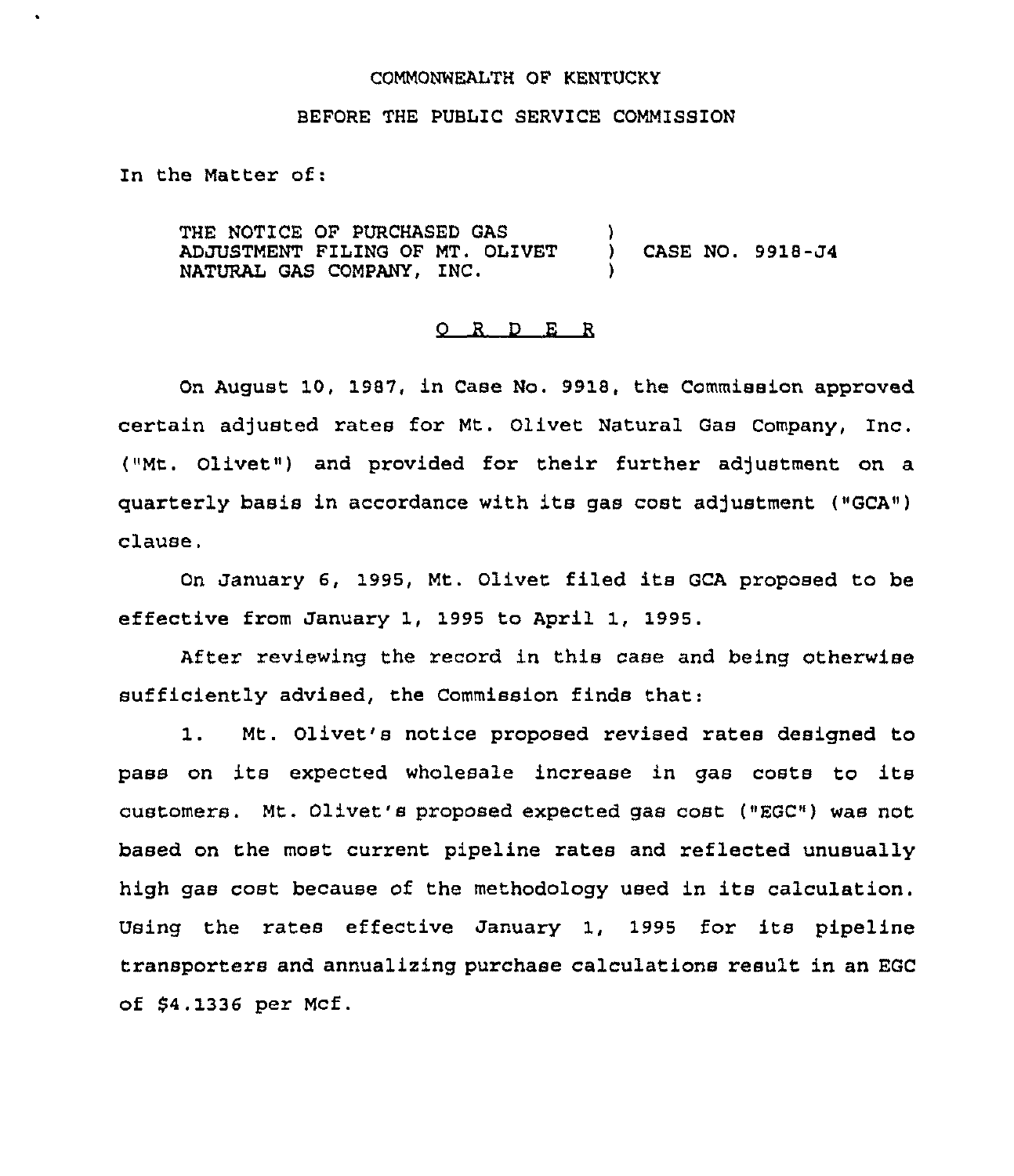2. Mt. Olivet has current refunds of 8343, or .76 cont per Mcf, to return to its customers. The total refund adjustment of 7.70 cents per Mcf reflects the cuzrent and a previous quarter adjustment.

3. The notice set out a current quarter actual adjustment ("AA") of 16.84 cents per Mcf to recoup undorrecoveries of gas cost from July, August, and September 1994. Mt. Olivet used the EGC of \$ 5.5687 proposed in this case in its curzent AA calculation instead of the \$3.5817 per Mcf EGC which was actually in effect for these months. Correcting this error yields a current AA of 22,85 cents per Mcf . The total AA of (7.91) cents per Mcf reflects the current undercollection as well as under- and over-collections from previous quarters.

4. These adjustments produce a gas cost recovery rate of 63.9775 per Mcf, 57.80 cents per Mcf more than the prior rate,

5. The rate adjustments in the Appendix to this Order are fair, just, and reasonable, in the public interest, and should be approved, Pursuant to KRS 278,180, these rates are effective foz gas supplied on and after the date of this Order to provide 30 days notice of the increase.

IT IS THEREFORE ORDERED that:

1. The rates proposed by Mt. Olivet be and they hereby aze denied.

2. The rates in the Appendix to this Order are fair, just, and reasonable, and are effective for gas supplied on and after the date of this Order.

 $-2-$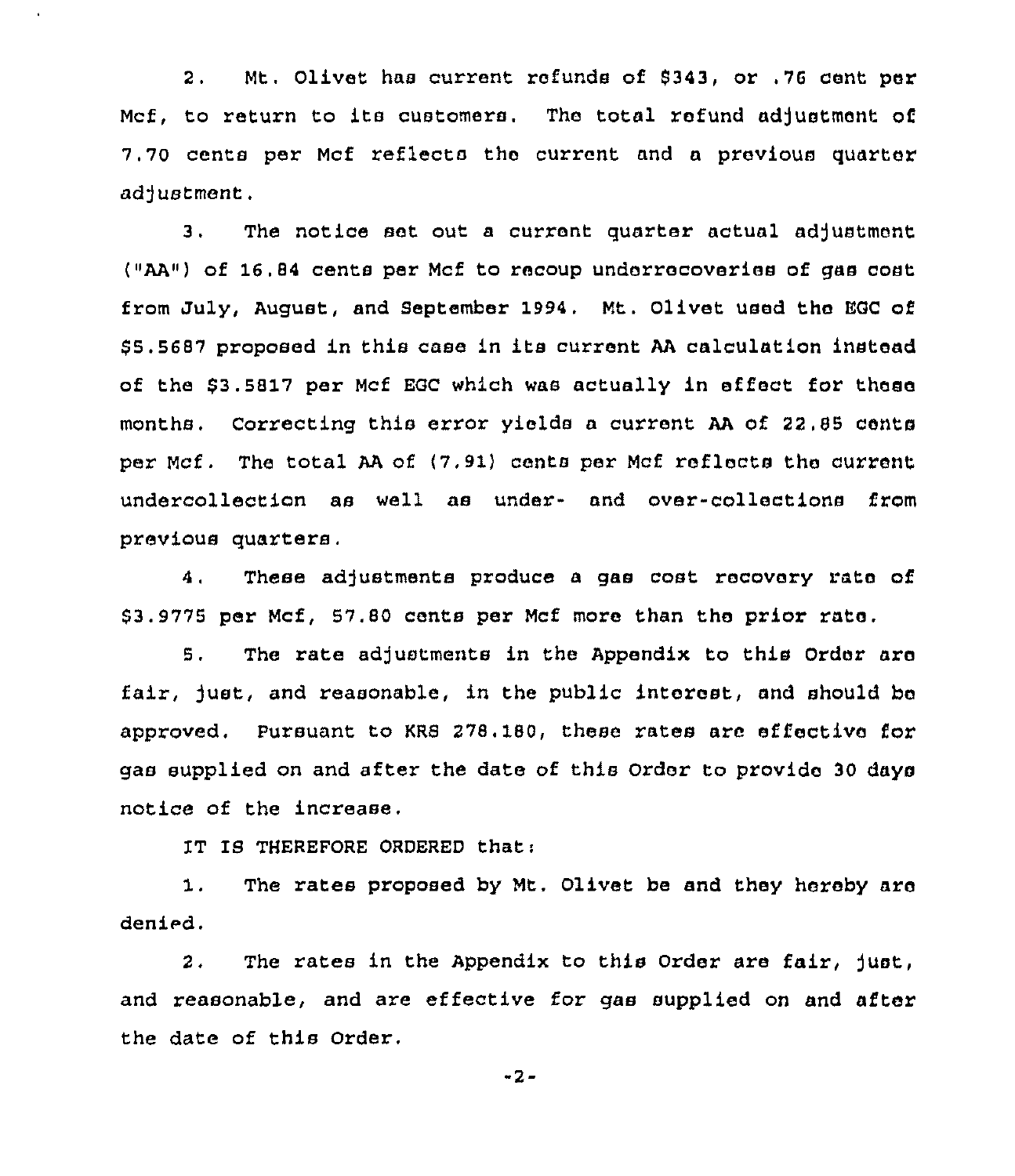3, Within 30 days of the date of this Order, Mt, Olivet shall file with this Commission its revised tariffs setting out the rates authorised in this Order,

Done at Frankfort, Kentucky, this 13th day of February, 1995,

PUBLIC SERVICE COMMISSION

 $\frac{C}{\frac{C}{\text{Chalgram}}}\left(\frac{1}{\sqrt{2}}\right)$ 

VI<del>Ce Chairma</del>

 $C$ omm $I$ 

ATTEST<

 $\sum_{\text{outive}} M \angle LQ$ 

Executive Director